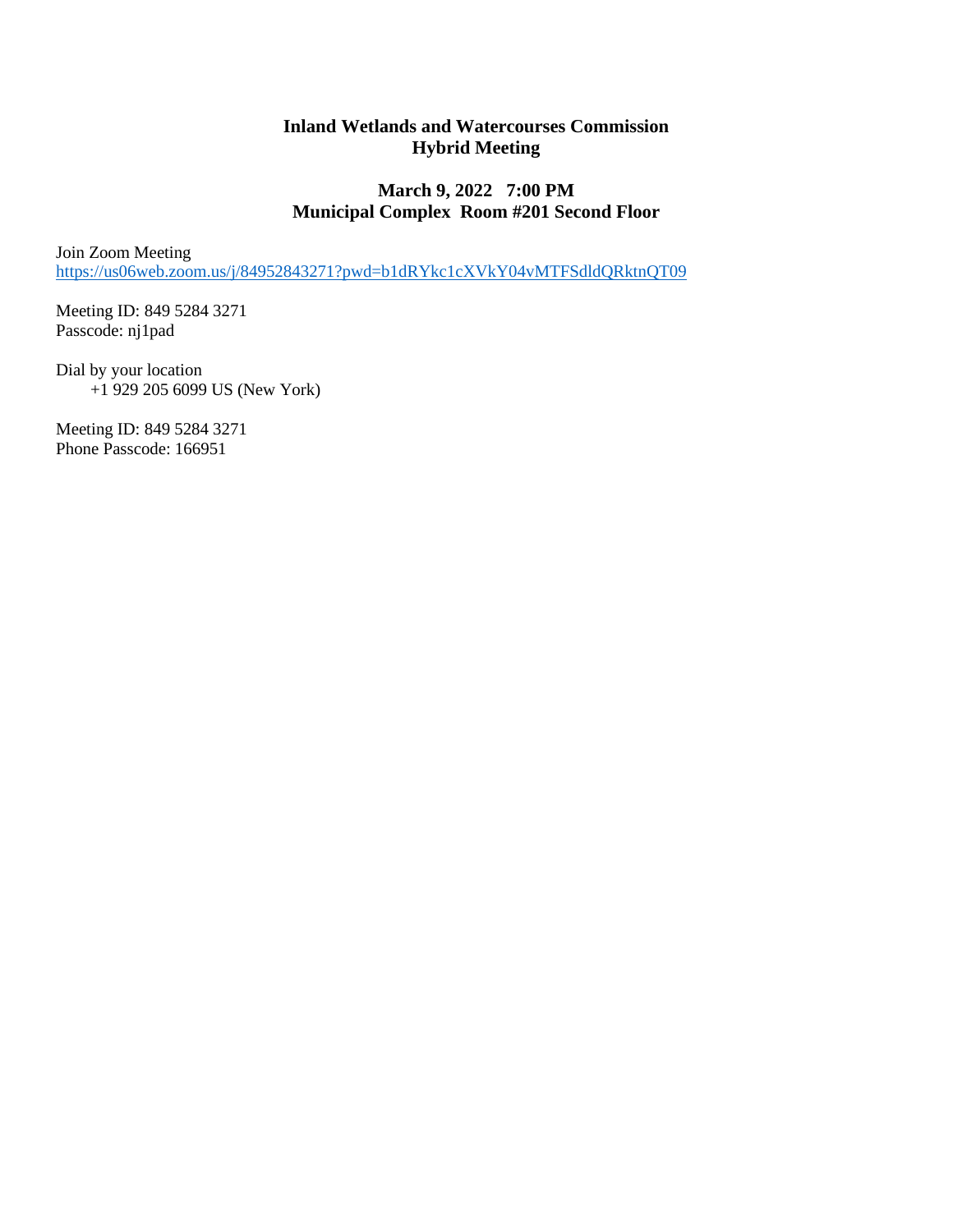

# TOWN OF PUTNAM

MUNICIPAL COMPLEX TOWN HALL 200 SCHOOL STREET PUTNAM, CONNECTICUT 06260

Inland Wetlands and Watercourses Commission Meeting March 9, 2022 7:00 P.M. Conference Room # 201 Second Floor

Pledge of Allegiance:

Roll Call:

Agenda:

Review minutes of the February 9, 2022 meeting. VOTE REQUIRED

Review minutes of the February 15, 2022 Show Cause Hearing. VOTE REQUIRED

Correspondence:

Public Participation:

Agent Report:

532 Liberty Highway, Hyatt 51 Providence Pike, Burger King 644 School St., Mobil Station

New Business: VOTE REQUIRED

481 River Road, Daniel Leveque & Melissa Fitzpatrick - Wetlands Violation

Other Business: POSSIBLE VOTE REQUIRED

Accepting of New Applications if applicable for the March 9, 2022 meeting.

Adjournment.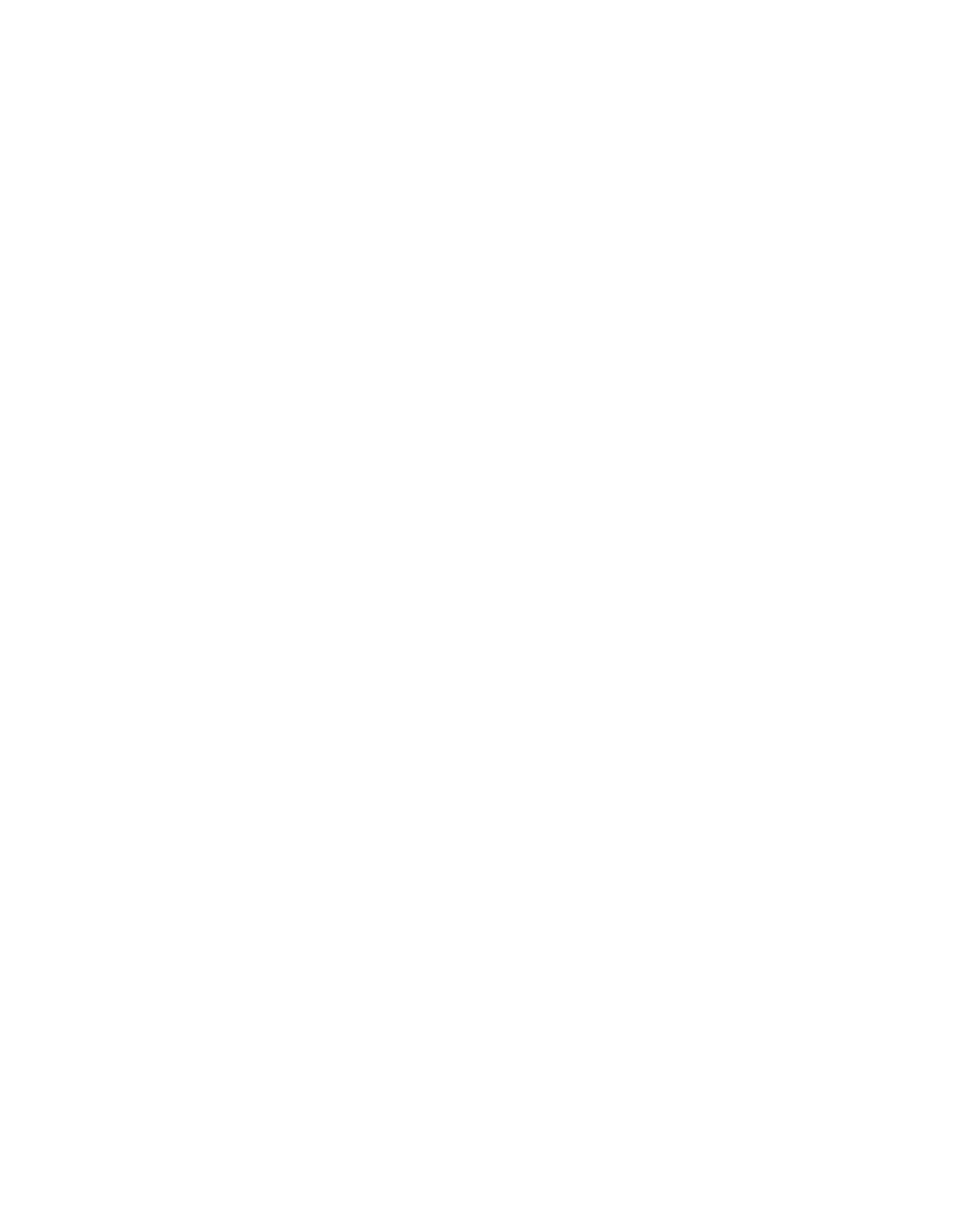#### Inland Wetland Commission Meeting Minutes February 9, 2022 7:00 P.M.

Pledge of Allegiance:

Present: David Pomes, Chairman, Robert Greene, Theodore Altmeier, Walter Irwin, Adam Paquin Alternates-Christin Main, Shannon Shea Public: Michael Hyatt, Michael Paquin

Agenda:

Review minutes of the December 8, 2021, meeting.

Brenda Roy informed the Commission they would be voting on the minutes of the January 12, 2022, meeting.

Motion by Walter Irwin to accept the minutes of January 12, 2022, meeting, second by Theodore Altmeier. ALL WERE IN FAVOR

Correspondence:

Wheelabrator Tentative Approval Pall Co. Discharge Renewal

Bruce Fitzback briefly reviewed the correspondence with the Commission members.

Public Participation: None

Agent Report:

532 Liberty Highway, Hyatt

Bruce Fitzback informed the Commission that he received the information regarding the Cease & Desist Order the day of the meeting from Town Council

51 Providence Pike, Burger King

The owner of Burger King spoke to Mayor Seney regarding the violation questioning if he could just plant the trees due to the expense of correcting the violation. Mayor Seney informed him that he would need to adhere to the requirements of the Inland Wetland Commission regarding his violation.

87 Munyan Road, Casio

Bruce Fitzback informed the Commission that he had the opportunity to speak with Ms. Anderson regarding the matter. She stated she is proceeding with civil action for the removal of the 7,000 cubic yards taken off her property without permission. Bruce Fitzback explained that either she or Mr. Casio would still need to address the gravel removal which requires a Special Permit from the Zoning Commission. She stated she would discuss with her attorney regarding who would be doing the reclamation.

21 Providence Pike, Dunkin Donuts

The mylar is in the Town Clerk's office waiting for the recording fee.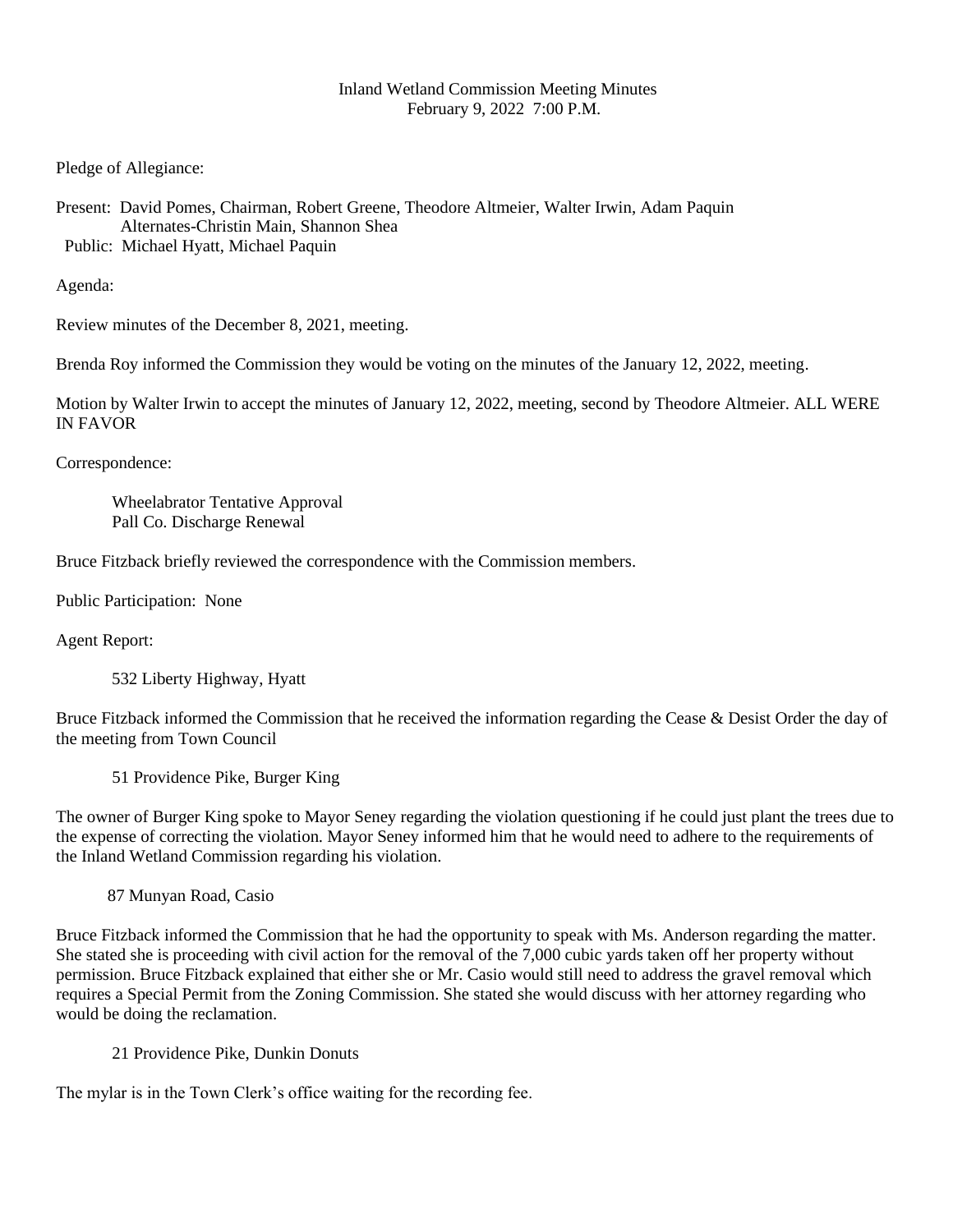New Business:

Application # 2022-02 Robert Darigan – 60 Aldrich Road – Drainage, and Site Work

Bruce Fitzback reviewed the application with the Commission on behalf of the applicant as he was not present. The applicant would like to install (2) 20' length pipes (1) of which has already been backfilled around the driveway. The applicant would clean up the area and provide more of a yard. Adam Paquin suggested installation of (1) 20' length pipe. Theodore Altmeier stated it was a precisely dug line of where the cart path was. The wetlands begin to the west at the bottom of the slope.

Motion by Robert Green to approve with the installation of (1) 20' length of pipe, second by Walter Irwin.

Discussion took place regarding the placement of 1 40' length pipe.

Motion by Robert Greene to amend the motion for the installation of (1) 40' length pipe, second by Walter Irwin.

Motion by Walter Irwin to approve the motion in its entirety with the placement of (1) 40' length pipe, second by Robert Greene. ALL WERE IN FAVOR

532 Liberty Highway, Hyatt – Cease and Desist Order

Mr. Hyatt was present. Motion by Walter Scott Irwin to hold the "Show Cause Hearing" on Tuesday February 15, 2022, at 7:00 P.M via ZOOM second by Robert Greene. ALL WERE IN FAVOR.

Other Business:

Bruce Fitzback updated the Commission on the State Training that is now available. Shannon O'Shea the new alternate has taken one of the training modules. Bruce Fitzback stated he would resend the information to all the Commission members.

David Pomes expressed deep gratitude to the new members for volunteering their time to the Commission

Accepting of New Applications if applicable for the March 9, 2022, meeting. None

Motion by Walter Irwin to adjourn at 7:30 P.M., second by Robert Greene. ALL WERE IN FAVOR.

Respectfully submitted by Brenda Roy.

Please note these minutes have not been accepted by the Commission and will be placed on their next meeting agenda.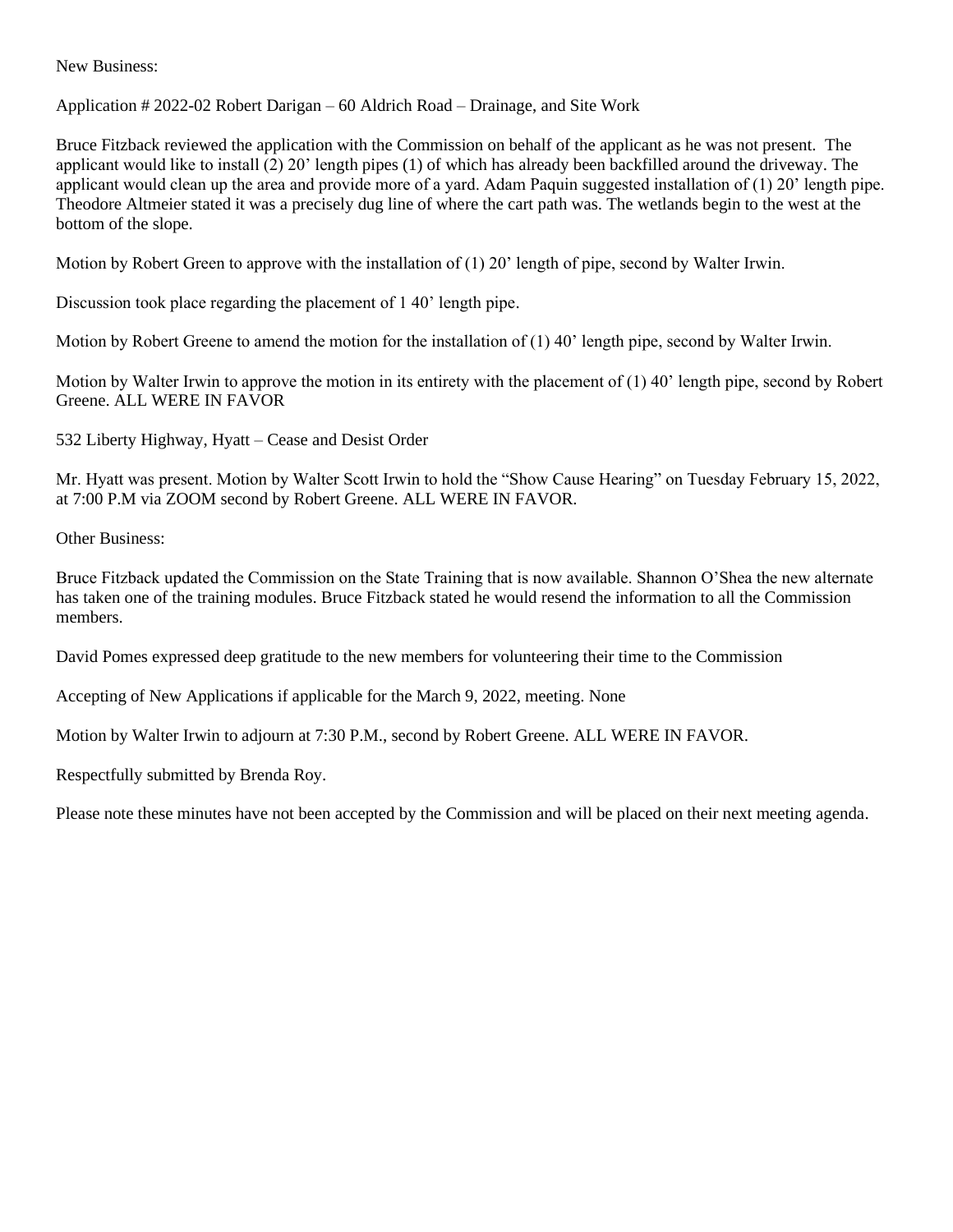### SHOW CAUSE HEARING MEETING MINUTES #VIOLATION 21001 February 15, 2022 at 7:00 PM

Pledge of Allegiance:

Present: David Pomes-Chairman, Robert Greene, Adam Paquin, Theodore Altmeier Absent: Walter Irwin

Motion by Robert Greene to seat alternate Shannon O'Shea as a voting member, second by Theodore Altmeier. ALL WERE IN FAVOR

Agenda:

Show Cause Hearing,

CEASE AND DESIST ORDER #VIOLATION 21001 532 Liberty Highway (Assessor's Map 26, Lot 69)

Mike Hyatt property owner of 532 Liberty Highway was in attendance. Bruce Fitzback briefly went over all the information supplied to the Commission in their packets which can be viewed in its entirety in the Land Use Office. He explained that the "Cease & Desist" Order would allow the Commission to monitor the requirements requested of Mr. Hyatt.

Mr. Hyatt stated he had no objection to the "Cease & Desist" Order.

Motion by Theodore Altmeier to close the hearing, second by Robert Greene. ALL WERE IN FAVOR

Motion by Theodore Altmeier for the existing "Cease & Desist" Order to stand, second by Adam Paquin. ALL WERE IN FAVOR.

Motion by Theodore Altmeier to adjourn at 7:08 P.M., second by Robert Greene. ALL WERE IN FAVOR.

Respectfully submitted by Brenda Roy.

Please note these minutes have not been accepted by the Commission and will be placed on their next meeting agenda.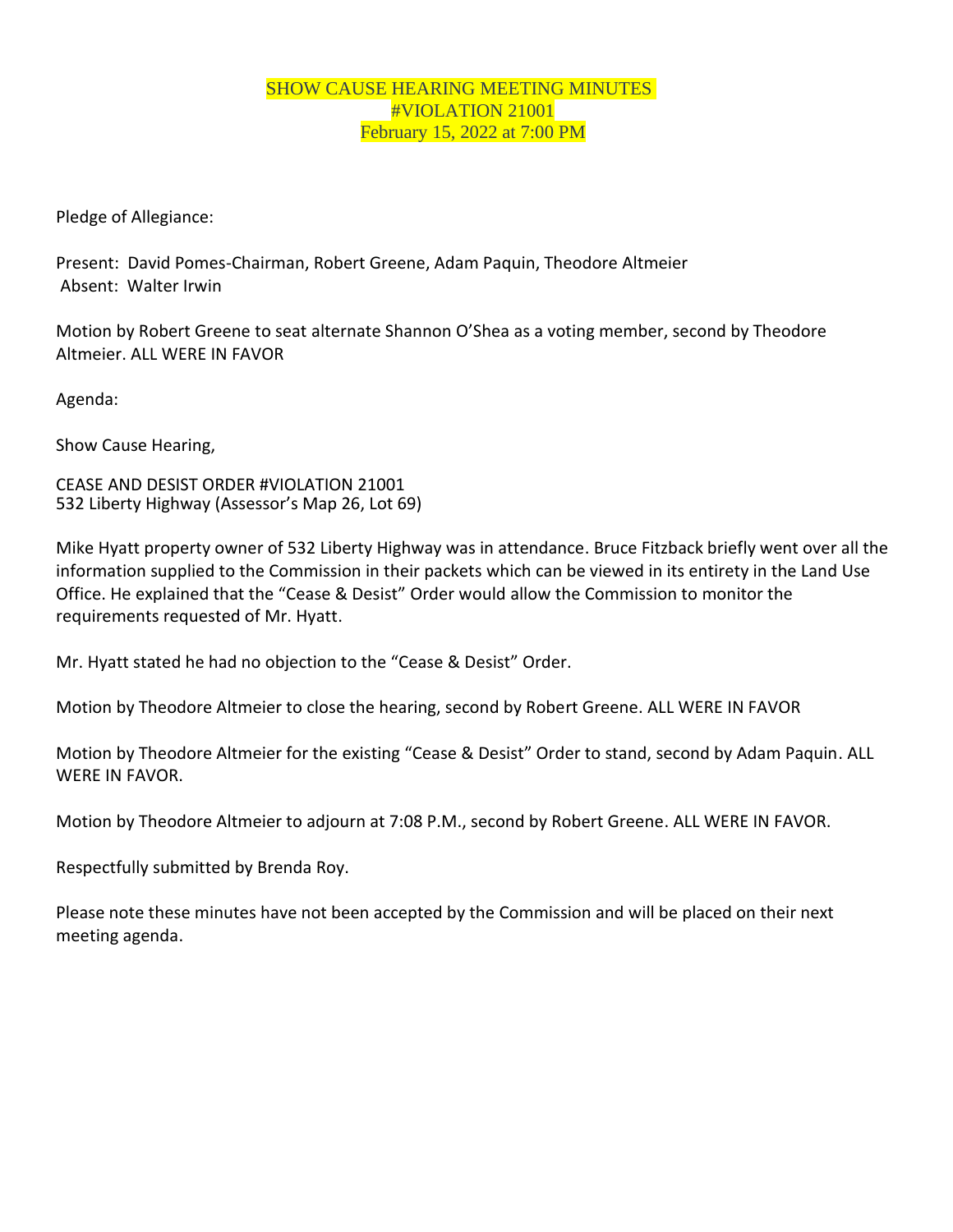

# TOWN OF PUTNAM

 MUNICIPAL COMPLEX TOWN HALL

2OO SCHOOL STREET • PUTNAM, CT 06260

 Inland Wetlands and Watercourses Commission Town of Putnam, Connecticut

**NOTICE OF WETLANDS VIOLATION**

DATE: March 4, 2022 ISSUED TO: Daniel W. Levesque and Melissa S. Fitzpatrick

PROPERTY OWNER OF RECORD: Daniel W. Levesque and Melissa S. Fitzpatrick 481 River Road, Putnam, CT 06260

LOCATION OF VIOLATION: 481 River Road, Putnam, CT 06260 (Assessor's Parcel ID 047//009/000)

Specific violations: It has been observed that trails have been cleared for an outdoor recreational facility entitled "Tipsy Taber Trails" on the property referenced above. Off-road trail riding by jeeps and other vehicles takes place within the Inland Wetland and Watercourse Commissions upland review area and potentially within wetlands. This activity is being conducted without a Wetlands Permit.

Regulation violated: Section 4.3 of the Putnam Inland Wetlands and Watercourses Regulations regarding filling, excavating, dredging, clear-cutting, clearing, grading and other alterations within wetlands, watercourses or within the 100-foot upland review area.

Required actions: By March 9, 2022, you must contact the Inland Wetlands Agent to discuss your intent concerning this Matter. The Inland Wetlands and Watercourse Commission will hold their monthly meeting on March 9, 2022 at 7:00PM (see attached agenda) this matter is on the agenda for discussion .

No further activity related to the outdoor recreational facility shall take place on the property until required permitting has been issued.

Failure to carry out the required action(s) identified in this Notice of Violation may result in issuance of the order provided in Section 14 of the Regulations or other enforcement proceedings and penalties as provided by law.

Authority: Connecticut General Statutes, Section 22a-44 Putnam Inland Wetlands and Watercourses Regulations, Section 14

Bruce Fitzback, Land Use Agent Town of Putnam Office: 860-963-6800, x 114 Email: [Bruce.Fitzback@putnamct.us](mailto:Bruce.Fitzback@putnamct.us)

Attachments: March 9, 2022 Town of Putnam Inland Wetlands and Watercourses Agenda

Via: Regular mail and certified mail #70191640000102210648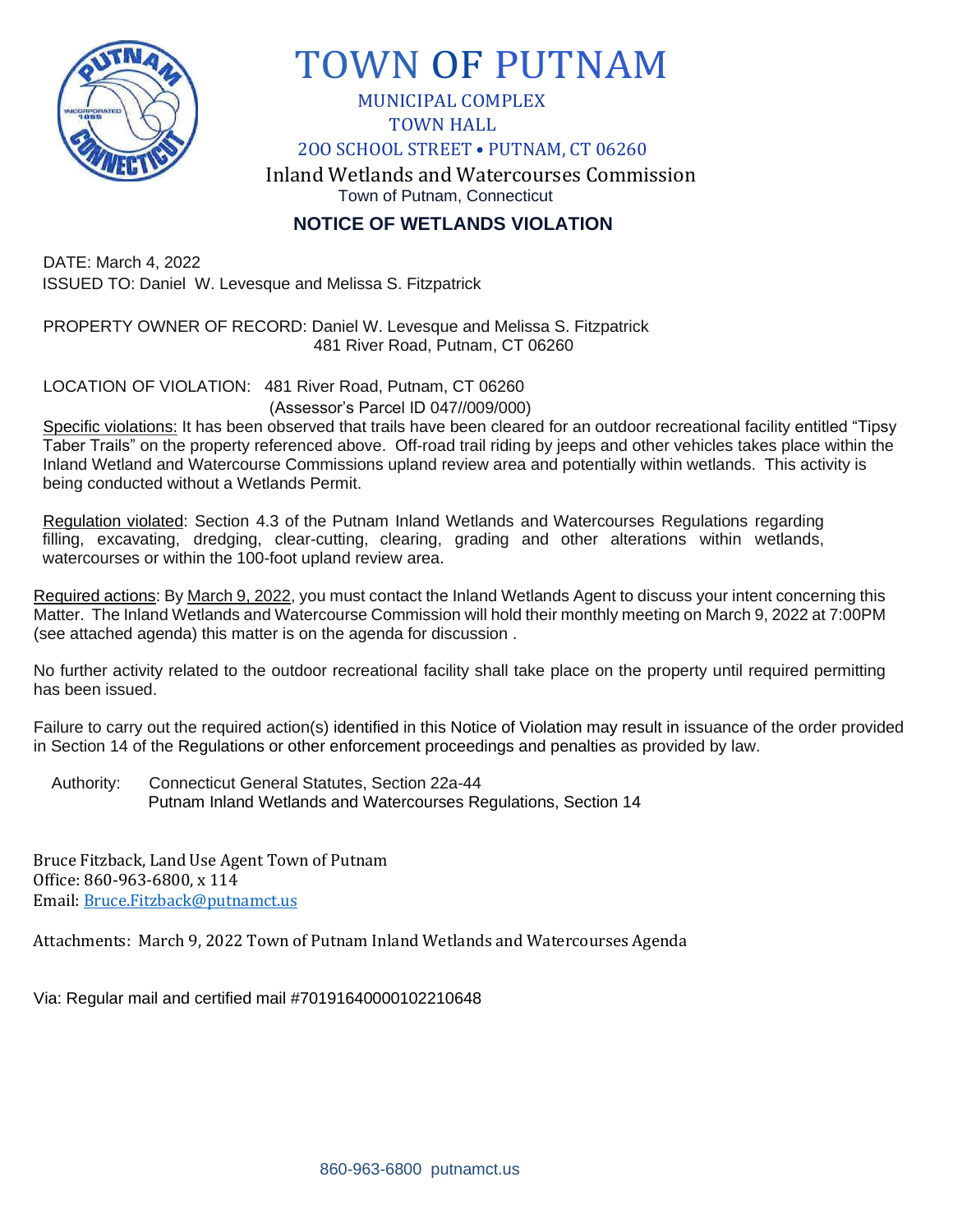

Printed on 3/4/2022 from: https://www.mainstreetmaps.com/ct/putnam/